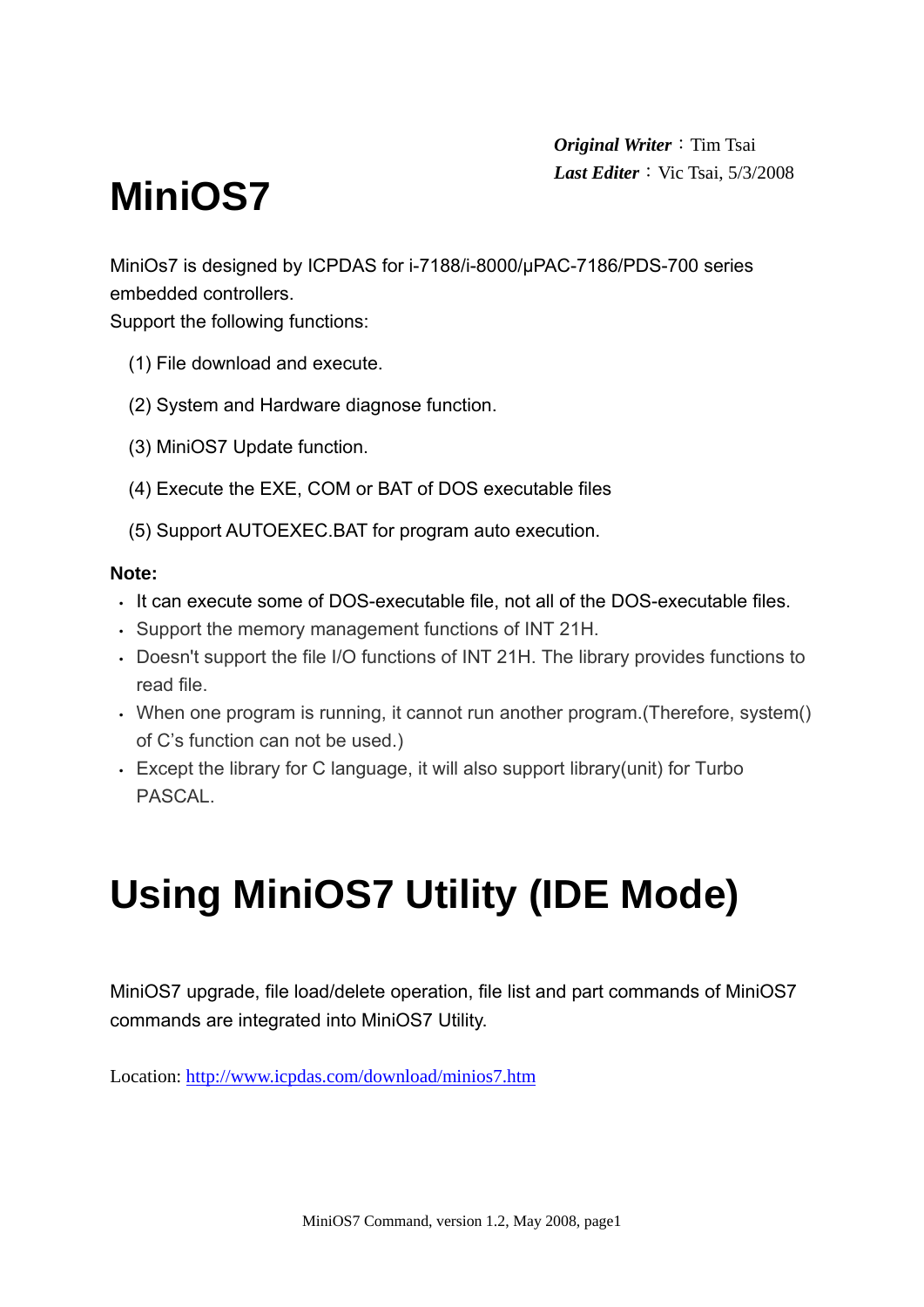# **Using 7188xw (Console Mode)**

Using 7188xw.exe to communicate with the module built-in MiniOS7

7188xw.exe Location:

- 1. http://ftp.icpdas.com.tw/pub/cd/8000cd/napdos/minios7/utility/ (Included 7188xw document.)
- 2. CD:\napdos\minios7\utility\ (Included 7188xw document.)

# **Command line prompt**

- I. For i-7188XA: **"i7188XA>"**
- II. For i-7188XB/7522A/7524/7527: **"i-7188XB>"**
- III. For i-7188XC/7521/7522/7523: **"i7188XC>"**
- IV. For i-7188: **"i-7188>"**
- V. For i-7188E: **"i7188E>"**
- VI. For i-8000: **"i8000>"**

Note:

There is a small difference for the prompt according to different MiniOS7 version.

## **Command is case-insensitive**

## **MiniOS7 Commands**

Some commands are supported by some special modules only, please refer to the note of command.

| <b>MiniOS7 Commands</b> |                |                                             |
|-------------------------|----------------|---------------------------------------------|
|                         | <b>COMMAND</b> | <b>DESCRIPTION</b>                          |
|                         | LED ON   OFF   | <b>ON:</b> Turn on the red LED.             |
|                         |                | (Note: On I-8000 is to light the LED "L1".) |
|                         |                | <b>OFF:</b> Turn off the red LED.           |
|                         |                | (Note: On I-8000 is to light the LED "L1".) |
|                         | LED5 pos value | Show digit on chosen position of 5DigitLed. |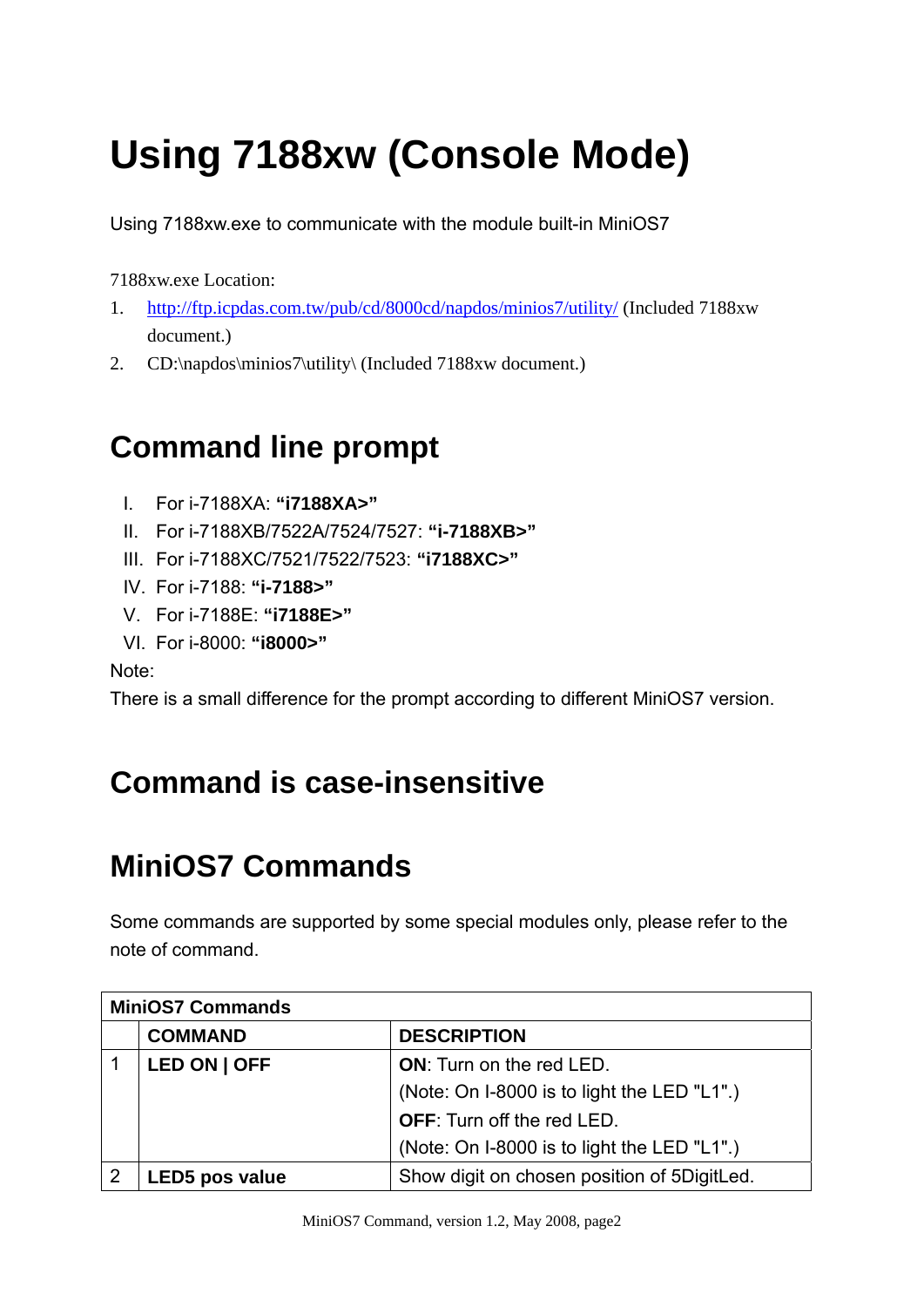|                | (see "Deep Description"    |                                                   |  |
|----------------|----------------------------|---------------------------------------------------|--|
|                | below)                     |                                                   |  |
| 3              | <b>USE NVRAM</b>           | Go into the sub-function for read/write NVRAM.    |  |
|                | (see "Deep Description"    | (The function works only with RTC hardware.)      |  |
|                | below)                     |                                                   |  |
| $\overline{4}$ | <b>USE EEPROM</b>          | Go into the sub-function for read/write EEPROM.   |  |
|                | (see "Deep Description"    |                                                   |  |
|                | below)                     |                                                   |  |
| 5              | <b>USE FLASH</b>           | Go into the sub-function for read/write/erase     |  |
|                | (see "Deep Description"    | FLASH memory. (Also can read SRAM.)               |  |
|                | below)                     |                                                   |  |
| 6              | <b>USE COM2 /option</b>    | Go into the sub-function for COM2(RS-485). (Like  |  |
|                | <b>USE COM0 /option</b>    | the function of "echo485.exe" on I-7188.)         |  |
|                |                            | option can be as follows:                         |  |
|                | (For I-8000 use "use com0" | axx: Set the start address of auto scan.          |  |
|                | to test 87K board.)        | bxxxx: Set baud rate.                             |  |
|                | (see "Deep Description"    | <b>cxxxx: Send command directly to COM2.</b>      |  |
|                | below)                     | $dx$ : Set data bits, 7 or 8.                     |  |
|                |                            | exx: Set the end address of auto scan.            |  |
|                |                            | px: Set Parity(0:NONE, 1.EVEN, 2:ODD)             |  |
|                |                            | q: Auto quit after send command.                  |  |
|                |                            | <b>txx: Set Timeout period(ms).</b>               |  |
| $\overline{7}$ | DATE [new_date]            | Set/Read system date.(work with RTC.)             |  |
|                |                            | $[new_data]$ : (month)/(day)/(year)               |  |
|                |                            | For example:                                      |  |
|                |                            | Set: i7188>date 12/11/2006                        |  |
|                |                            | Read:                                             |  |
|                |                            | I7188>date <press enter=""></press>               |  |
|                |                            | Current DATE is 3/04/2000(4)                      |  |
| 8              | TIME [new_time]            | Set/Read system time.(work with RTC.)             |  |
|                |                            | [new_time]: (hour)/(minute)/(second)              |  |
|                |                            | For example: i7188>time 5:30:30                   |  |
| 9              | <b>MCB</b>                 | Display the amount and status of SRAM.            |  |
| 10             | <b>UPLOAD</b>              | The 1st step for updating MiniOS7. (Save the      |  |
|                |                            | image file to SRAM.)                              |  |
| 11             | <b>BIOS1</b>               | The 2nd step for updating MiniOS7. (Write the     |  |
|                |                            | image file to FLASH memory.) (After updating, the |  |
|                |                            | module will be reset.)                            |  |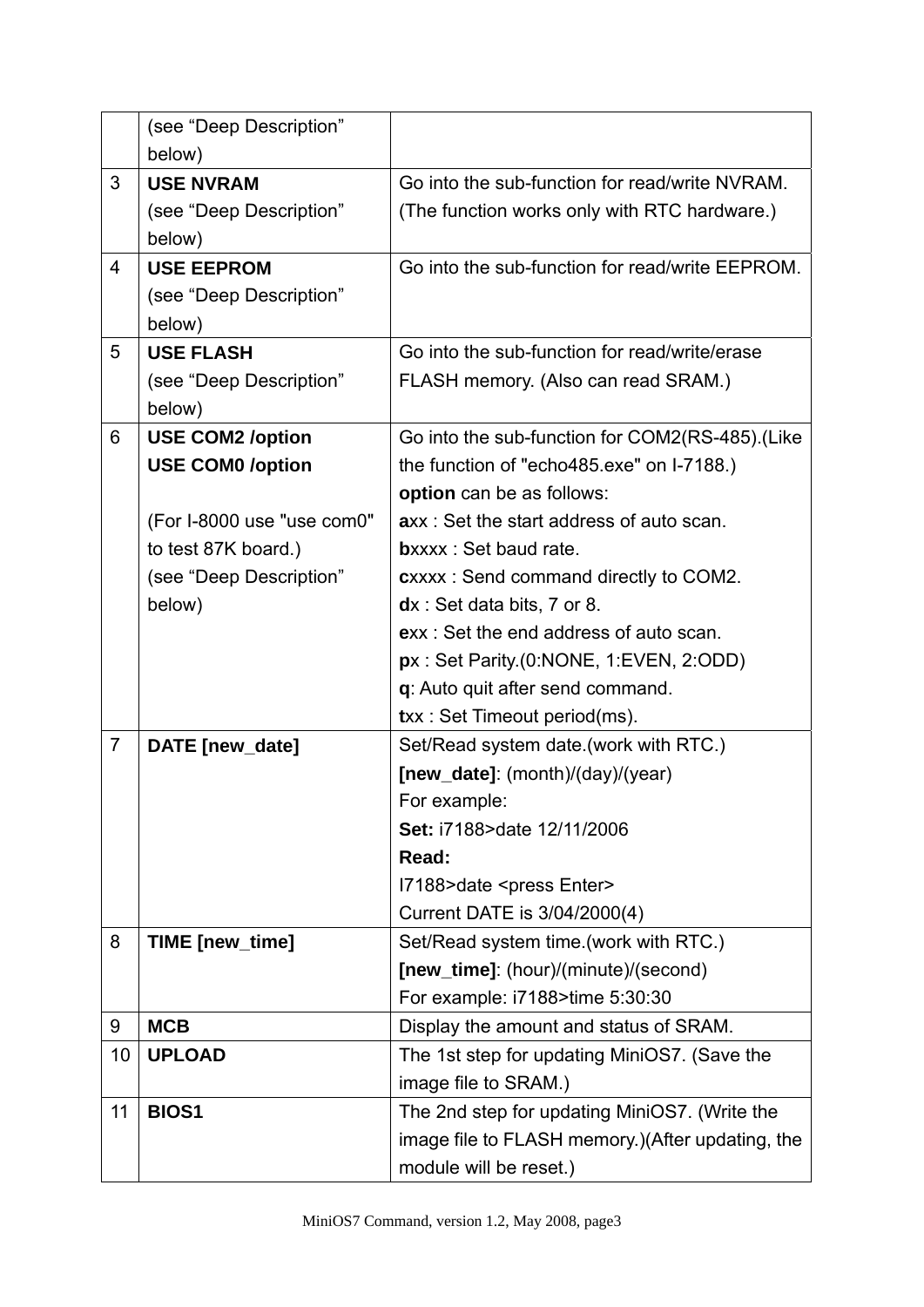| 12 | <b>LOAD</b>                       | Download file to FLASH memory.                     |  |
|----|-----------------------------------|----------------------------------------------------|--|
|    | (see "Deep Description"           |                                                    |  |
|    | below)                            |                                                    |  |
| 13 | DIR [/crc]                        | Display information about files saved in Flash     |  |
|    | (see "Deep Description"           | memory. Using the option <b>/crc</b> will also do  |  |
|    | below)                            | CRC-16 check.                                      |  |
| 14 | <b>RUN #fileno</b>                | Execute the file that file index is "fileno".      |  |
|    |                                   | (only .BAT .COM .EXE files can be executed.)       |  |
|    |                                   | File index begins from 0, use command DIR will     |  |
|    |                                   | show the file index.                               |  |
|    |                                   | For example: i7188>run #2                          |  |
| 15 | file name                         | Run that file.                                     |  |
|    |                                   | For example: i7188>echo485                         |  |
|    |                                   | (if not key-in the full filename, MiniOS7 will     |  |
|    |                                   | search ".BAT" first, then ".COM" and final ".EXE". |  |
|    |                                   | If the filename is the same as command of          |  |
|    |                                   | MiniOS7, please use full filename. (For example:   |  |
|    |                                   | "led.exe")                                         |  |
| 16 | DELETE <sub>[/y]</sub>            | DELETE all files saved in Flash memory.(it will    |  |
|    | DEL [/y]                          | ask user to press 'y' then DELETE the files.)      |  |
|    |                                   | Option : /y. Delete files directly.                |  |
|    |                                   | For example: "i7188>del /y" or "i7188>del"         |  |
| 17 | <b>RESET</b><br>Reset the system. |                                                    |  |
|    |                                   | The command "RESET" is used to software            |  |
|    |                                   | RESET, the hardware signal /RESET will not be      |  |
|    |                                   | send out.                                          |  |
|    |                                   | If want the hardware signal /RESET to be send      |  |
|    |                                   | out, please use DIAG WDT or use turn POWER         |  |
|    |                                   | off to reset system.                               |  |
| 18 | <b>DIAG</b> [option]              | options are as follows:                            |  |
|    |                                   | ram: check SRAM                                    |  |
|    |                                   | eeprom: check EEPROM                               |  |
|    |                                   | nvram: Check NVRAM                                 |  |
|    |                                   | led: check LED                                     |  |
|    |                                   | <b>led5</b> : check 5DigitLed                      |  |
|    |                                   | flash: check FLASH MEMORY                          |  |
|    |                                   | wdt: check WatchDog Timer                          |  |
|    |                                   | clock : (check) display system TIMER ticks.        |  |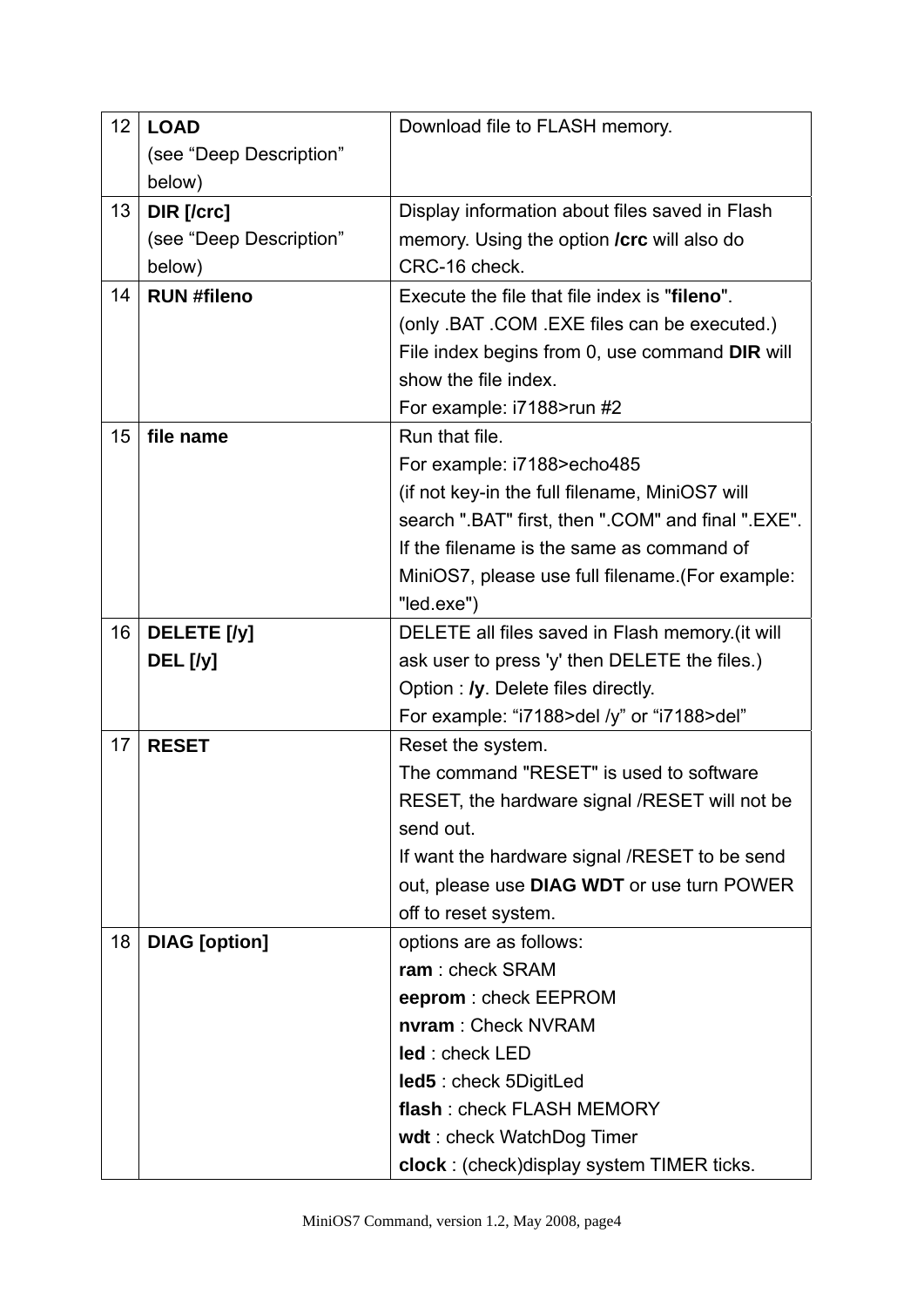|    |                              | All: Check all items of above.                                                                                                                                                                                                                                                                                                                                                                                        |
|----|------------------------------|-----------------------------------------------------------------------------------------------------------------------------------------------------------------------------------------------------------------------------------------------------------------------------------------------------------------------------------------------------------------------------------------------------------------------|
|    |                              | <b>ON</b> : Set to show the OS debug message.                                                                                                                                                                                                                                                                                                                                                                         |
|    |                              | When the file is running, there will be debug                                                                                                                                                                                                                                                                                                                                                                         |
|    |                              | messages to show from COM1. (i-7188xa/i-7188                                                                                                                                                                                                                                                                                                                                                                          |
|    |                              | is COM4)                                                                                                                                                                                                                                                                                                                                                                                                              |
|    |                              | i7188XC>dir                                                                                                                                                                                                                                                                                                                                                                                                           |
|    |                              | 0)scanf.exe<br>04/25/2008 21:39:23<br>1396410368CJ8002:0000-836A:000C<br>41418 [0A1CA 1836C:000C-8D89:0006<br>1)receive.exe<br>04/25/2008 21:40:18<br>Total File number is 3 Free space=379714 bytes<br>i7188XC}diag on<br>i7188XC)run #1<br>ps_high=0E51,Psp- -2-size=11AE<br>AX =303B   BX =000C   CX =0000  <br><b>Step2: Execute a program</b><br>AX =3500 I BX =0040 I CX =0000 I<br>AX=3504 IBX=0174 ICX=0000 I |
|    |                              | <b>OFF</b> : Set to hide the OS debug message.                                                                                                                                                                                                                                                                                                                                                                        |
|    |                              | If no option will show the INIT* status,                                                                                                                                                                                                                                                                                                                                                                              |
|    |                              | SRAM/FLASH size, system reset status, and so                                                                                                                                                                                                                                                                                                                                                                          |
|    |                              | on.                                                                                                                                                                                                                                                                                                                                                                                                                   |
| 19 | <b>BAUD baudrate</b>         | Set new BAUDRATE(300-115200). (There will be                                                                                                                                                                                                                                                                                                                                                                          |
|    |                              | messages to be sent from COM1 (i-7188xa/                                                                                                                                                                                                                                                                                                                                                                              |
|    |                              | i-7188 is COM4) to show baud rate information.)                                                                                                                                                                                                                                                                                                                                                                       |
|    |                              | @BAUD baudrate: The same function, but the                                                                                                                                                                                                                                                                                                                                                                            |
|    |                              | messages won't be sent. (For use on                                                                                                                                                                                                                                                                                                                                                                                   |
|    |                              | autoexec.bat)                                                                                                                                                                                                                                                                                                                                                                                                         |
| 20 | <b>TYPE filename [/b]</b>    | Display the contents of the specified file. use <b>/b</b>                                                                                                                                                                                                                                                                                                                                                             |
|    |                              | will show hex code                                                                                                                                                                                                                                                                                                                                                                                                    |
| 21 | <b>REP [/#] COMMAND</b>      | Repeat the COMMAND [#] times. If the repeat                                                                                                                                                                                                                                                                                                                                                                           |
|    |                              | times don't be specified, it will repeat infinitely.                                                                                                                                                                                                                                                                                                                                                                  |
|    |                              | For example: i7188> rep /5 dir                                                                                                                                                                                                                                                                                                                                                                                        |
| 22 | <b>RESERVE</b> [n]           | If the parameter n is used, it will reserve n                                                                                                                                                                                                                                                                                                                                                                         |
|    | (35 disksize [A][B][reserve] | sectors of Flash Memory for user to store data.                                                                                                                                                                                                                                                                                                                                                                       |
|    | has the same effect.)        | If the command "reserve" only is typed, it will                                                                                                                                                                                                                                                                                                                                                                       |
|    |                              | show the reserved sector number of Flash                                                                                                                                                                                                                                                                                                                                                                              |
|    |                              | Memory.                                                                                                                                                                                                                                                                                                                                                                                                               |
| 23 | <b>LOADR</b>                 | The same function as "LOAD", but the file is                                                                                                                                                                                                                                                                                                                                                                          |
|    | (see "Deep Description"      | stored to SRAM.                                                                                                                                                                                                                                                                                                                                                                                                       |
|    | below)                       | Only one file can be stored in SRAM. Use                                                                                                                                                                                                                                                                                                                                                                              |
|    |                              | LOADR again will overwrite the last file.                                                                                                                                                                                                                                                                                                                                                                             |
|    |                              | Use the command "runr" to run the program                                                                                                                                                                                                                                                                                                                                                                             |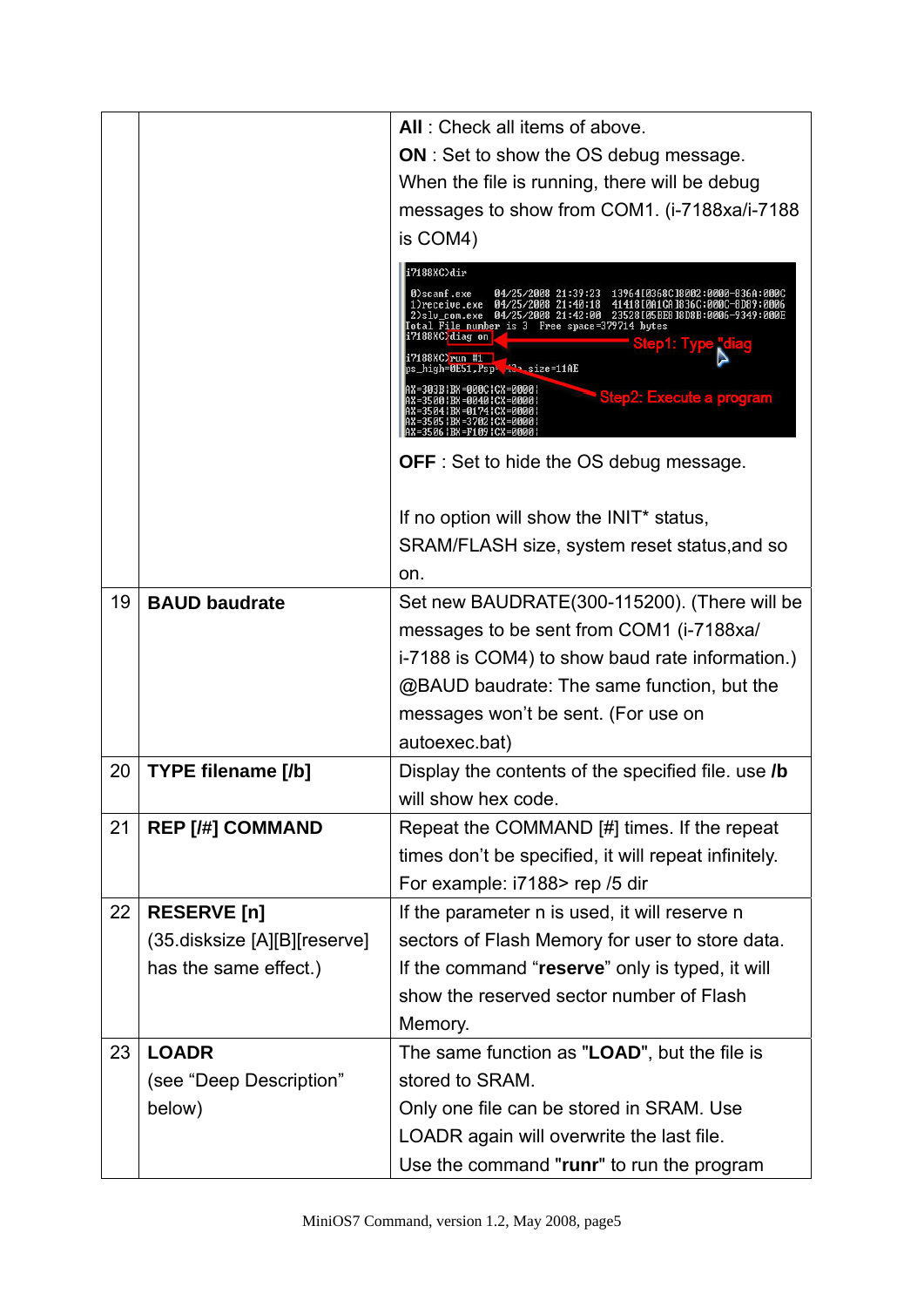|    |                                | stored in SRAM.                                       |  |
|----|--------------------------------|-------------------------------------------------------|--|
| 24 | <b>RUNR</b> [param1            | Run the program stored in SRAM.(only one file,        |  |
|    | [param2]                       | need not key-in the filename.)                        |  |
| 25 | I/INP port                     | Read data from Input PORT.                            |  |
|    | <b>IW/INPW port</b>            | port is the port to read, in HEX.                     |  |
|    |                                | I/INP read one BYTE(8-BITS mode).                     |  |
|    |                                | IW/INPW read one WORD(16-BITS mode).                  |  |
|    |                                | For example: i7188>inp 10 or i7188>i 10               |  |
| 26 | <b>O/OUTP</b> port value       | Output data to the Output PORT.                       |  |
|    | <b>OW/OUTPW port value</b>     | port is the output port, in HEX.                      |  |
|    |                                | value is the output data, in HEX.                     |  |
|    |                                | O/OUTP output one BYTE(8-BITS mode).                  |  |
|    |                                | OW/OUTPW output one WORD(16-BITS mode).               |  |
| 27 | <b>DI</b>                      | Read the status of DI1/2/3 pins. 0:LOW, 1:HIGH.       |  |
| 28 | DO1 0/1                        | Set the output value of DO1 pin.[Note 1]              |  |
|    |                                | 0 : output LOW, 1 : output HIGH.                      |  |
| 29 | DO <sub>2</sub> 0/1            | Set the output value of DO2 pin.[Note 1]              |  |
|    |                                | 0 : output LOW, 1 : output HIGH.                      |  |
| 30 | DO3 0/1                        | Set the output value of DO3 pin.[Note 1]              |  |
|    |                                | 0 : output LOW, 1 : output HIGH.                      |  |
| 31 | <b>OUTWAVE port freq hi lo</b> | Set TO 0/TO 1 to output DUTY CYCLE                    |  |
|    |                                | waveform.[Note 2], [Note 3]                           |  |
|    |                                | 1. port : 0, set output from TO_0 pin. 1, set         |  |
|    |                                | output from TO 1 pin.                                 |  |
|    |                                |                                                       |  |
|    |                                | 2. freq: frequency.<br>When CPU clock=40M Hz, Maximun |  |
|    |                                | frequency is 5M Hz, Minimun frequency is              |  |
|    |                                | 77Hz.                                                 |  |
|    |                                | When CPU clock=20M Hz, Maximun                        |  |
|    |                                | frequency is 2.5M Hz, Minimun frequency<br>is 77Hz.   |  |
|    |                                |                                                       |  |
|    |                                | 3. hi/lo: Set the high/low ratio. (Use                |  |
|    |                                | $HI:LO=30:70$ is the same as $HI:LO=3:7$ or           |  |
|    |                                | $H I: LO = 6:14$                                      |  |
|    |                                |                                                       |  |
| 32 | <b>STOPWAVE port</b>           | Stop to output DUTY CYCLE waveform from               |  |
|    |                                | TO_0/TO_1. [Note 3]                                   |  |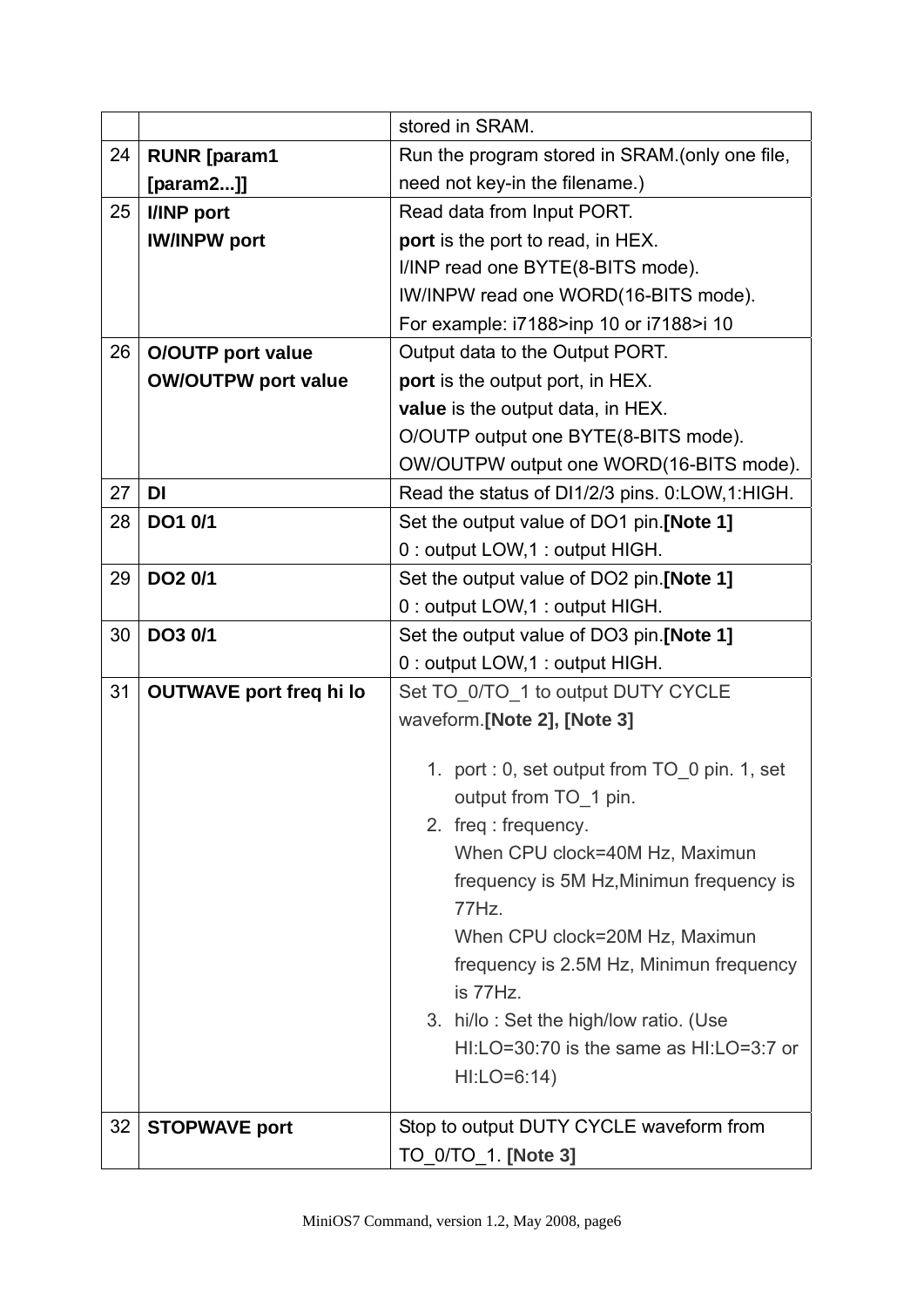|    |                                      | port : 0, stop output from TO_0 pin. 1, stop output  |  |
|----|--------------------------------------|------------------------------------------------------|--|
|    |                                      | from TO 1 pin.                                       |  |
| 33 | SETDO pin 0/1                        | Set output status for I/O BUS. (only when the PIO    |  |
|    |                                      | pin is set on output mode will work. The PIO pins    |  |
|    |                                      | that user can use please refer to "SETPIO".)         |  |
|    |                                      | 0 : output LOW, 1: output HIGH. [Note 3]             |  |
| 34 | <b>SETPIO pin [mode]</b>             | (Please use it carefully.) [Note 3]                  |  |
|    |                                      | Set the mode of PIO pin.                             |  |
|    |                                      |                                                      |  |
|    |                                      | 1. pin: AM188ES PIO pin number. (Please              |  |
|    |                                      | refer to User'S Manual of AM188ES.)                  |  |
|    |                                      | The following pins can be used by user:              |  |
|    |                                      | (pin used will be different between                  |  |
|    |                                      | modules.)                                            |  |
|    |                                      | a. TO 0(pin=10).                                     |  |
|    |                                      | b. $TO_1(pin=1)$ .                                   |  |
|    |                                      | c. TI_0(pin=11).                                     |  |
|    |                                      | d. $TI_1(pin=0)$ .                                   |  |
|    |                                      | e. DIO4(pin=4).                                      |  |
|    |                                      | DIO9(pin=9).<br>f.                                   |  |
|    |                                      | g. DIO14(pin=14).                                    |  |
|    |                                      | 2. mode $=$                                          |  |
|    |                                      | 0 : NORMAL,                                          |  |
|    |                                      | 1 : input with pull up/down,                         |  |
|    |                                      | $2:$ output,                                         |  |
|    |                                      | 3 : input without pull up/down.                      |  |
|    |                                      |                                                      |  |
|    |                                      | If the parameter "mode" is not typed, it will show   |  |
|    |                                      | the current mode of the PIO pin.                     |  |
| 35 | DISKSIZE [A size] [B size] [Reserve] | Divide FLASH ROM into three parts which are          |  |
|    |                                      | diskA, diskB and Reserve.                            |  |
|    |                                      | <b>FLASH 256K:</b> three segments can be used. One   |  |
|    |                                      | segment is 64K bytes.                                |  |
|    |                                      | FLASH 512K: seven segments can be used.              |  |
|    |                                      | One segment is 64K bytes.                            |  |
|    |                                      | For example(512K):                                   |  |
|    |                                      | i7188>disksize 2 2 3 or i7188>disksize 7             |  |
|    |                                      |                                                      |  |
| 36 | DELB [/y]                            | It is the same as DEL $[y]$ . The only difference is |  |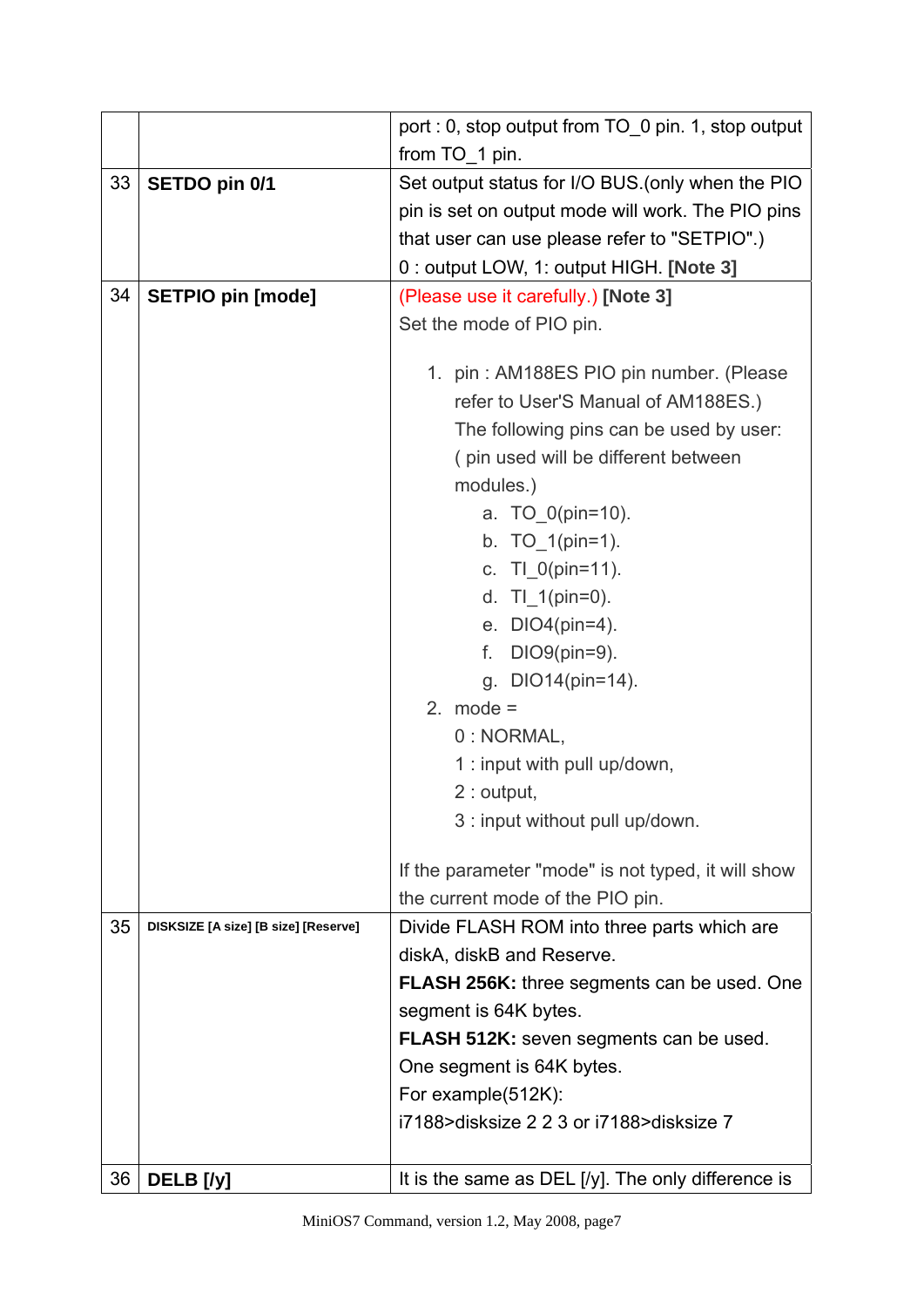|     |                         | DEL $[$ / $y$ ] is diskA, DELB $[$ / $y$ ] is diskB. |
|-----|-------------------------|------------------------------------------------------|
| -37 | <b>LOADB</b>            | It is the same as LOAD. The only difference is       |
|     | (see "Deep Description" | LOAD is diskA, LOADB is diskB.                       |
|     | below)                  |                                                      |

**Note 1 :** The output pins(DO1/2/3) of 7188XC series are Open Collector, user maybe add pull up resister to work well.

**Note 2 :** The DUTY CYCLE wave form output is not for any ratio of HI:LO, and not for any frequency.

The output frequency is equal to **CPU CLOCK/4/(high+low)**, and **high+low <= 65536**, and minimum value of high/low is 1.

**Note3:** Please refer to "I/O Expansion Bus for 7188X/7188E User's Manual" to know TO\_0/TO\_1/TI\_0/TI\_1/DIO4/DIO9/DIO14.

Location: http://ftp.icpdas.com/pub/cd/8000cd/napdos/7188xabc/xboard/document/

## **Deep Description**

## **led5**

command --> **led5 position[.] value**

- o position = **from 1 to 5**, the **.** will show the decimal-point.
- o value = **from 0 to 17**. The **Hxxxx** can be used for Hex value.
- o **led5 time on** will show the time information.
- o **led5 time off** will stop the showing of time information.

(By default the MiniOs7 will show the system operating time on 5-DigitLed.)

```
Step1:i7188>led5 time off --> stop the showing of time information
Step2:i7188>led5 1 7 
Step3:i7188>led5 2 1 
Step4:i7188>led5 3 8 
Step5:i7188>led5 4. 8 
Step6:i7188>led5 5 13 --> Now the'd'will be shown in the 5-digit 
LED.
Step7:i7188>led5 time on --> enable the showing of time information
```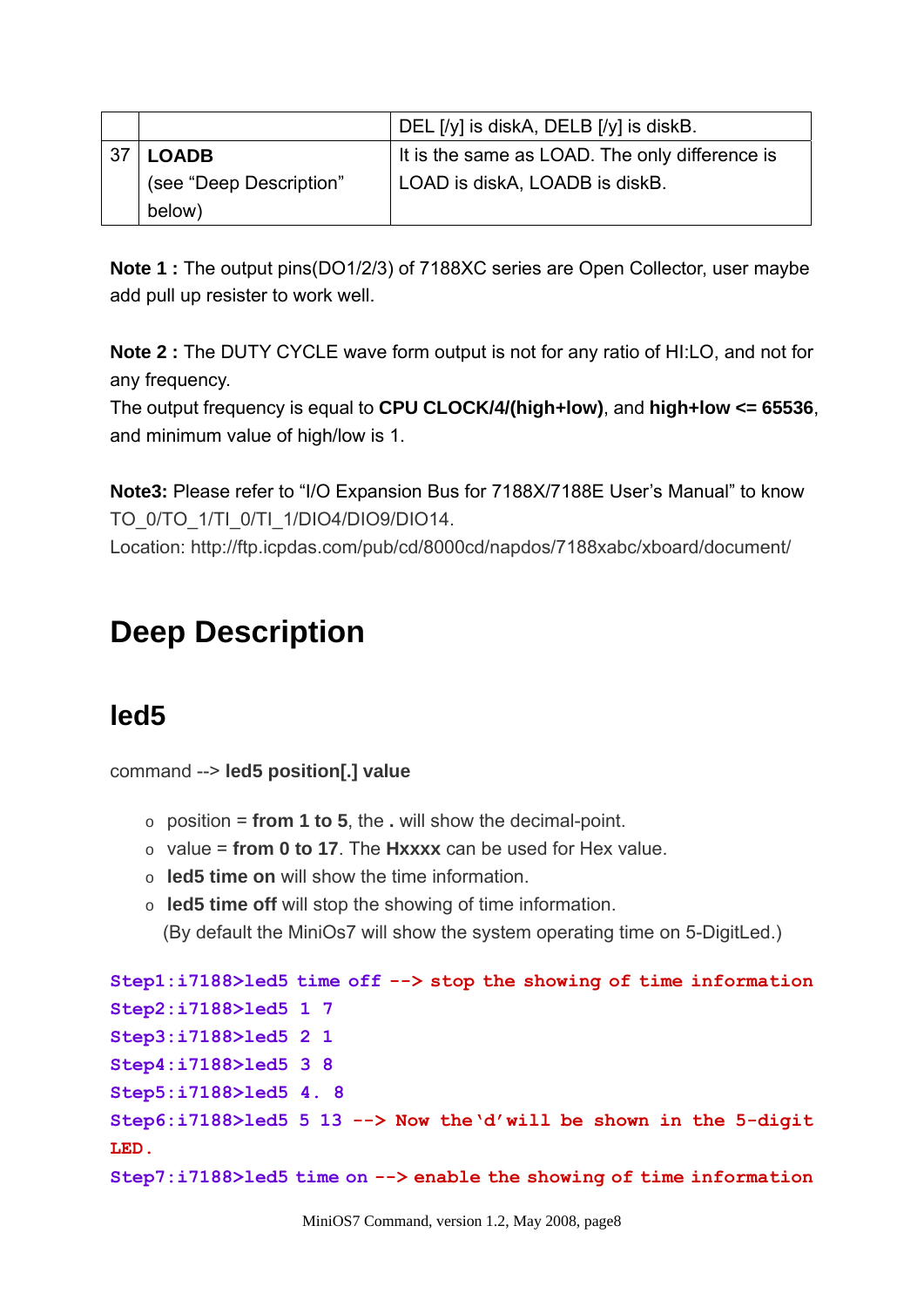### **use nvram**

- o input **address(0-30)** & Enter can read the value of NVRAM.
- o input **address value** & Enter can write the value to the NVRAM.
- o input **address w** & Enter will show the 16-bit value.
- o input **address w value** & Enter can write 16-bit data to NVRAM.
- o **quit or exit** can return to the original mode.

```
i7188>use nvram 
[NVRAM:]0 
[0]=100(64) 
[NVRAM:]1 
[1]=200(C8) 
[NVRAM:]2 
[2]=152(98) 
[NVRAM:]3 
[3]=255(FF) 
[NVRAM:]0 123 
Write 123 to [0] 
[NVRAM:]1 122 
Write 122 to [1] 
[NVRAM:]2 w 65535 
write -1(FFFF) to Word[02] 
[NVRAM:]0 
[0]=123(7B) 
[NVRAM:]1 
[1]=122(7A) 
[NVRAM:]2 
[2]=255(FF) 
[NVRAM:]3 
[3]=255(FF) 
[NVRAM:]exit 
i7188>
```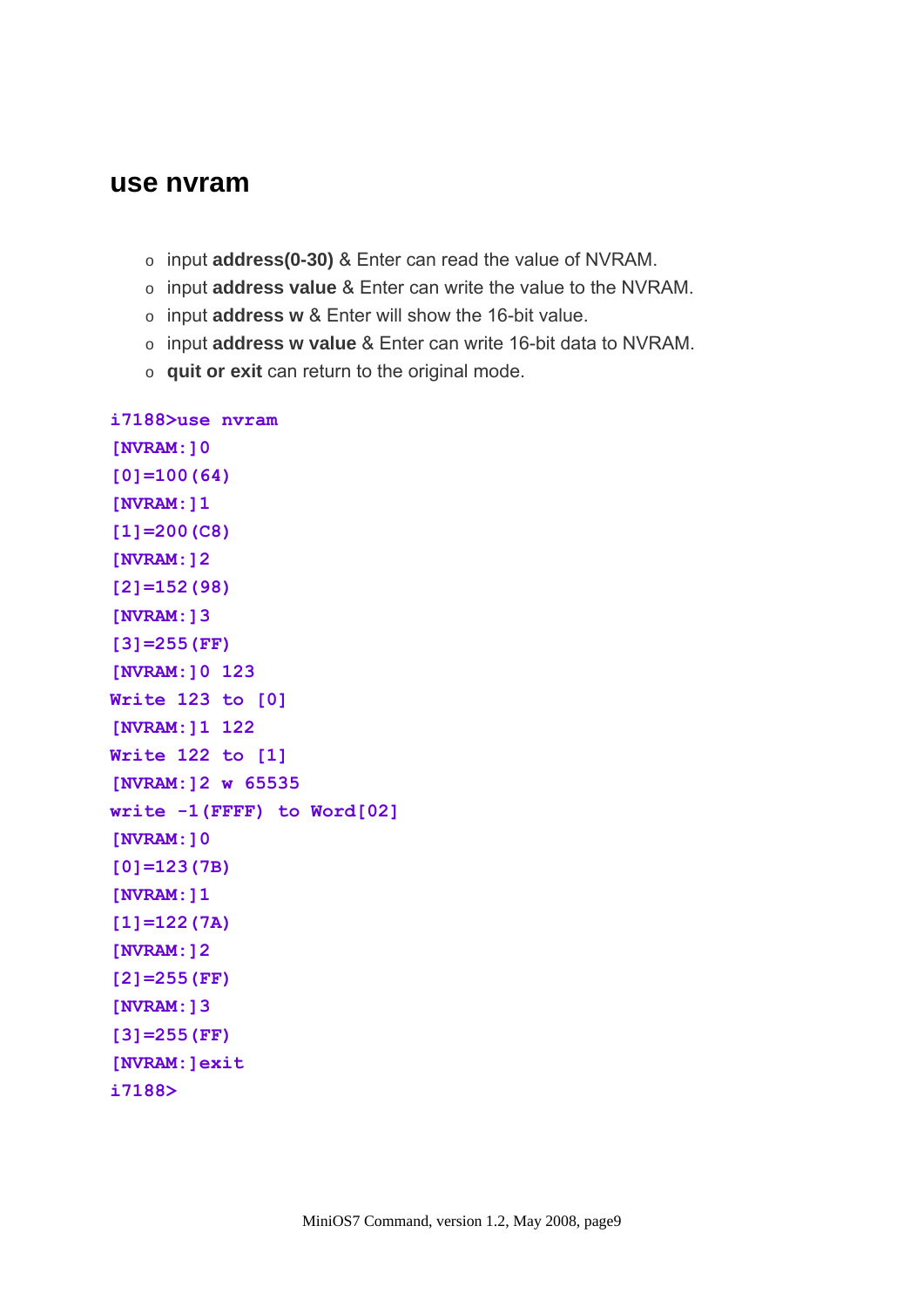### **use eeprom**

- o **BLOCK**(**0-7**) --> Select the active block
- o **d[b|w|L] address** --> Dump the continuous 64 bytes data start from address. b: Unit=byte, w: Unit=word, L: Unit=long word.
- o **E[b|w|L] address** --> Write continuous 64 bytes data start from address. b: Unit=byte, w: Unit=word, L: Unit=long word. It will show the old value first and then wait for new value. After inputting the new value, the next address value will be shown and waited for input. The character '.' can stop this command.
- o **Quit or exit** --> return to the original mode.

#### **[EEPROM:]block 4**

```
Set Current Block to 4
```
## **[EEPROM:]d 0**

```
Block 4
```

```
B(0):004[04]. 005[05]. 006[06]. 007[07]. 008[08]. 009[09]. 010[0A]. 011[0B]. 
B(8):012[0C]. 013[0D]. 014[0E]. 015[0F]. 016[10]. 017[11]. 018[12]. 019[13]. 
B(10):020[14]. 021[15]. 022[16]. 023[17]. 024[18]. 025[19]. 026[1A]. 027[1B]. 
B(18):028[1C]. 029[1D]. 030[1E]. 031[1F]. 032[20] 033[21]! 034[22]" 035[23]# 
B(20):036[24]$ 037[25]% 038[26]& 039[27]' 040[28]( 041[29]) 042[2A]* 043[2B]+ 
B(28):044[2C], 045[2D]- 046[2E]. 047[2F]/ 048[30]0 049[31]1 050[32]2 051[33]3 
B(30):052[34]4 053[35]5 054[36]6 055[37]7 056[38]8 057[39]9 058[3A]: 059[3B]; 
B(38):060[3C]< 061[3D]= 062[3E]> 063[3F]? 064[40]@ 065[41]A 066[42]B 067[43]C
```

```
[EEPROM:]e 0
```

```
Block 4 
B(0)=4 \leftarrow > 0
B(1)=5 --> 1
B(2)=6 --> 2
B(3)=7 --> 3 
B(4)=8 --> .
[EEPROM:]ew 4 
Block 4 
Word(4)=2312 --> 123 
Word(6)=2826 --> 124 
Word(8)=3340 --> 1255 
Word(10)=3854 --> .
```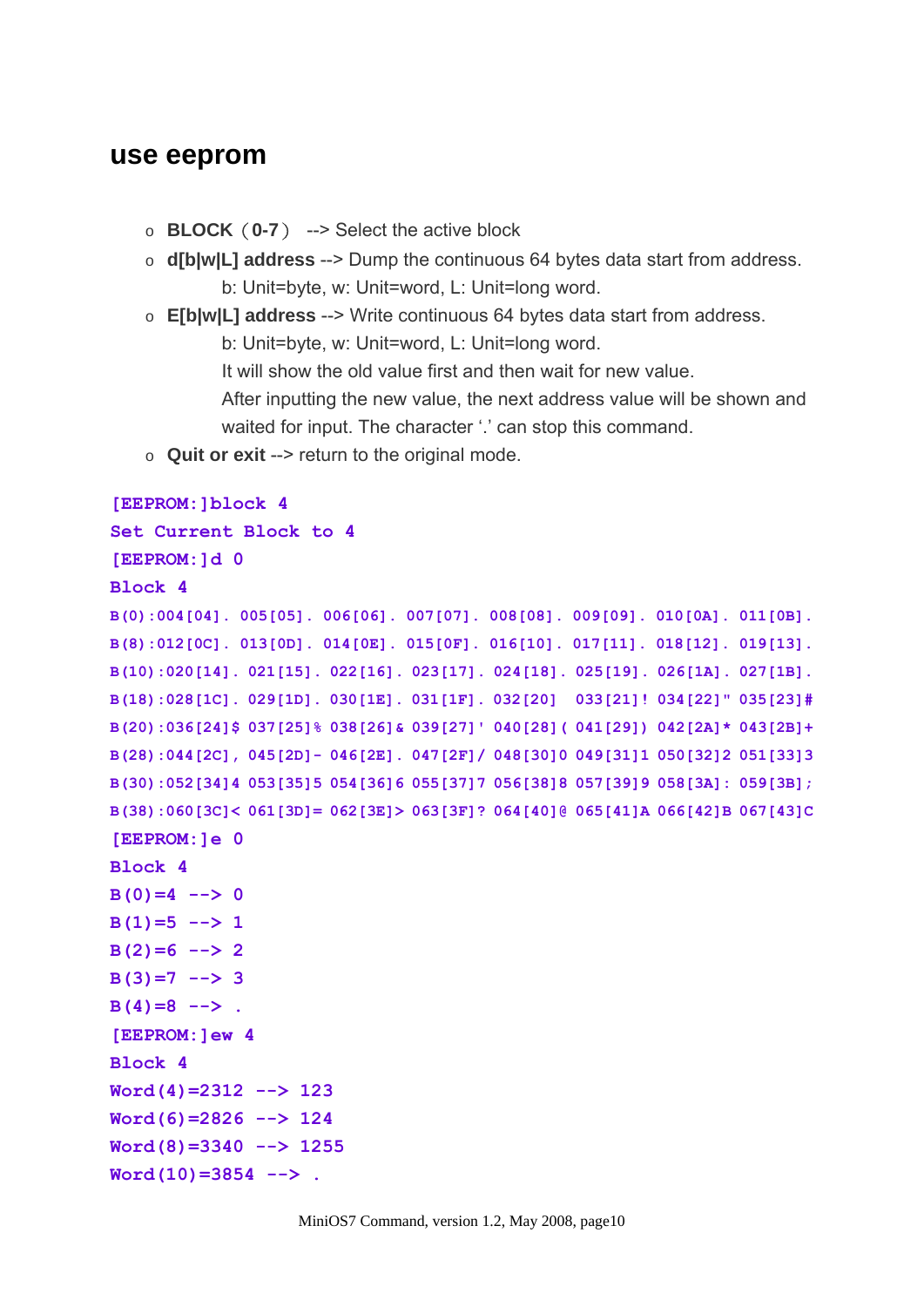```
[EEPROM:]dw 4 
Block 4 
W(004):000123[007B] 000124[007C] 001255[04E7] 003854[0F0E] 
W(012):004368[1110] 004882[1312] 005396[1514] 005910[1716] 
W(020):006424[1918] 006938[1B1A] 007452[1D1C] 007966[1F1E] 
W(028):008480[2120] 008994[2322] 009508[2524] 010022[2726] 
W(036):010536[2928] 011050[2B2A] 011564[2D2C] 012078[2F2E] 
W(044):012592[3130] 013106[3332] 013620[3534] 014134[3736] 
W(052):014648[3938] 015162[3B3A] 015676[3D3C] 016190[3F3E] 
W(060):016704[4140] 017218[4342] 017732[4544] 018246[4746] 
[EEPROM:]dl 0 
Block 4 
L(000[0]):00050462976[00000100] 00008126587[0000007B] 
L(008[8]):00252576999[000004E7] 00319951120[00001110] 
L(016[10]):00387323156[00001514] 00454695192[00001918] 
L(024[18]):00522067228[00001D1C] 00589439264[00002120] 
L(032[20]):00656811300[00002524] 00724183336[00002928] 
L(040[28]):00791555372[00002D2C] 00858927408[00003130] 
L(048[30]):00926299444[00003534] 00993671480[00003938] 
L(056[38]):01061043516[00003D3C] 01128415552[00004140] 
[EEPROM:]exit 
i7188>
```
## **use flash**

The unit of EEPROM is BLOCK, the unit of Flash-ROM is SEGMENT. ADDRESS is offset in the active SEGMENT.

After type command **"USE FLASH"** can use the following commands:

1. **segment nnnn:** Set new segment(HEX value), range of nnnn is 0-F000.(Both the range of Flash or SRAM can be used.) SRAM address: Starting address is 0x0000. Ending address is 0x#000 (#=(SRAM size/64K)-1) FLASH address: 0xC000~0xE000(256K), 0x8000~0xE000(512K)

## 2. **d[b|w|L] address**:

Dump 64 bytes data from the address. **b**: Use byte as dump unit. **w**: use word as dump unit, **L**: use long(dword) as dump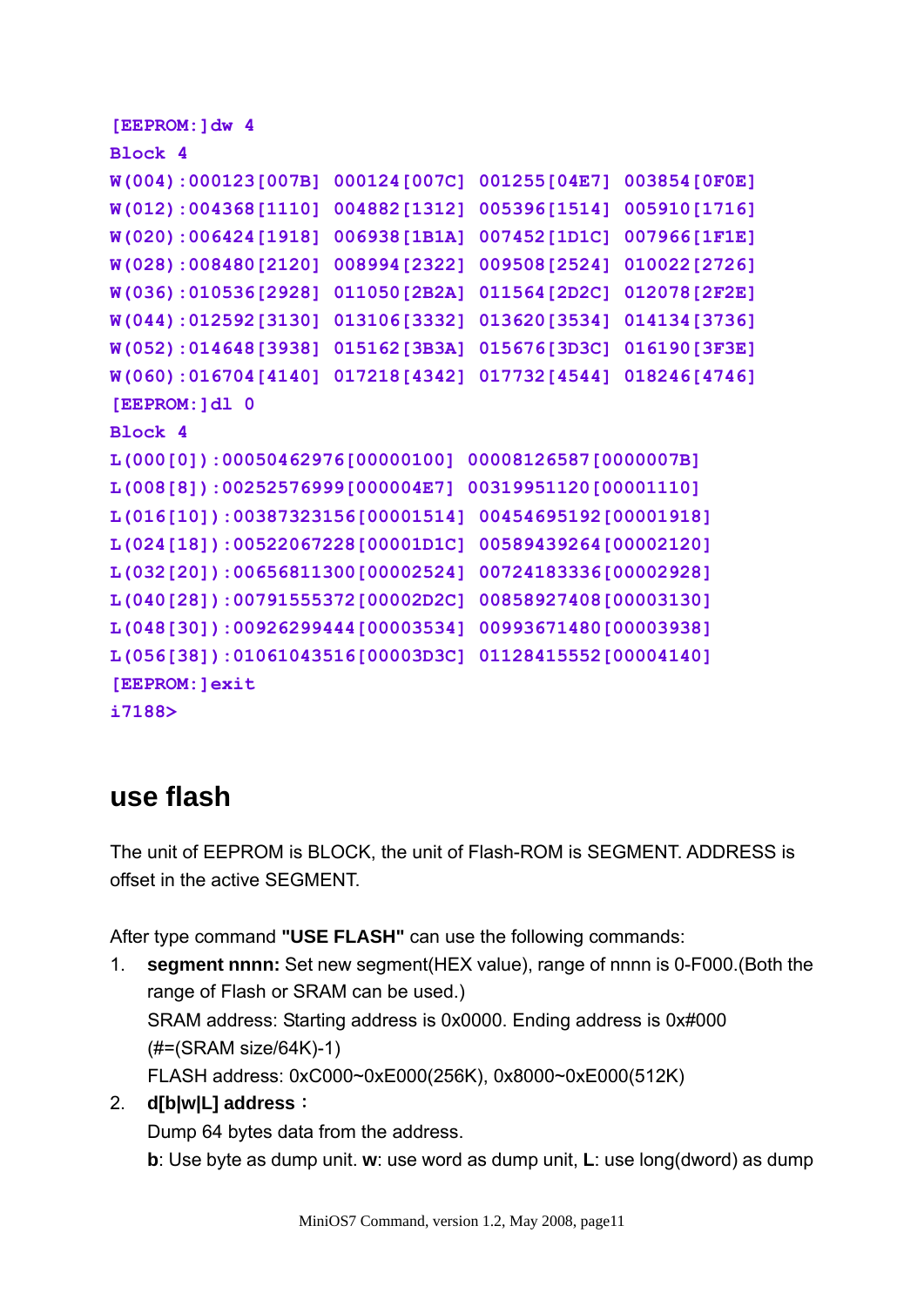unit.

### 3. **E[b|w|L] address**:

Input new data to FLASH from the address of current block. (Only when current segment is on FLASH, it will work.)

**b**: Use byte as dump unit. **w**: Use word as dump unit, **L**: Use long(dword) as dump unit.

It will display current value first and wait user to key-in the new value. Then displaying next address value and wait for input. User can type next value or just type character '.' to end input.

- 4. **erase segment:** Erase the specified segment of Flash memory.(all 64K data will become 0XFF.)
- 5. **quit / exit :** Exit "USE FLASH".

Command Examples: **i7188>use flash Manufacturer=C2(MXIC) ID=B0(size=256K) Protect mode=x0000000 [Flash:]segment c000 Set Current Segment to C000 [Flash:]d Segment C000 0000: 88 71 75 61 72 74 2E 68 00 00 00 00 00 00 14 0C | equart.h ?♀ 0010: 1F 12 18 11 B1 05 00 00 00 00 02 C0 0D 38 FF FF | ▼?↑??? ?└.8?? 0020: 0D 0A 23 64 65 66 69 6E 65 20 54 78 62 75 66 09 | ..#define Txbuf○ 0030: 20 20 30 78 30 30 09 20 20 20 2F 2A 20 74 78 20 | 0x00○ /\* tx 0040: 62 75 66 66 65 72 20 2A 2F 0D 0A 23 64 65 66 69 | buffer \*/..#defi 0050: 6E 65 20 52 78 62 75 66 09 20 20 30 78 30 30 09 | ne Rxbuf○ 0x00○ 0060: 20 20 20 2F 2A 20 72 78 20 62 75 66 66 65 72 20 | /\* rx buffer 0070: 2A 2F 0D 0A 23 64 65 66 69 6E 65 20 44 6C 6C 09 | \*/..#define Dll○ [Flash:]erase e000 Segment E000 is being erased....** 

**Erase Segment E000 success Loop=-31511 [Flash:]segment e000 Set Current Segment to E000 [Flash:]d Segment E000**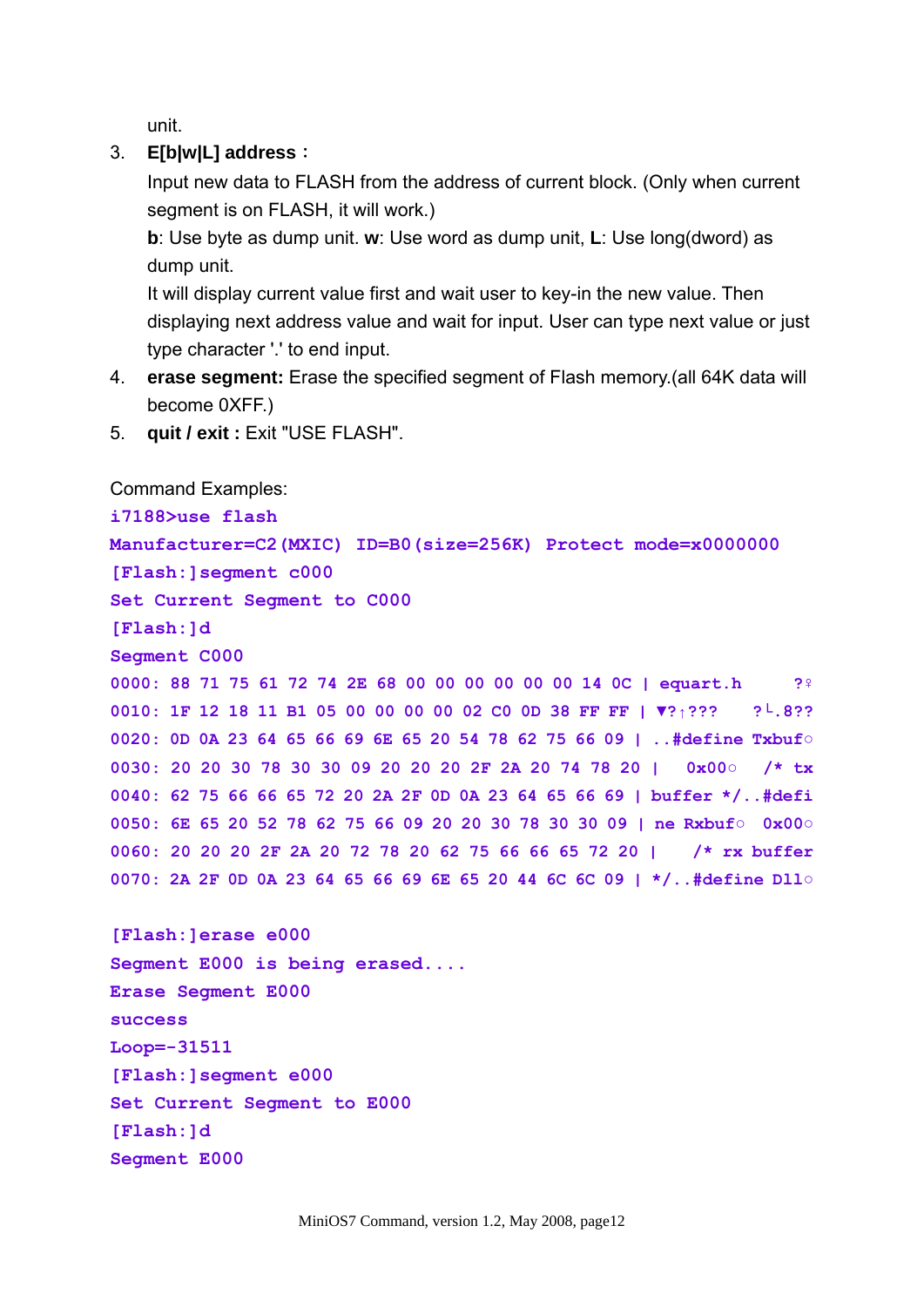**0080: FF FF FF FF FF FF FF FF FF FF FF FF FF FF FF FF | 0090: FF FF FF FF FF FF FF FF FF FF FF FF FF FF FF FF | 00A0: FF FF FF FF FF FF FF FF FF FF FF FF FF FF FF FF | 00B0: FF FF FF FF FF FF FF FF FF FF FF FF FF FF FF FF | 00C0: FF FF FF FF FF FF FF FF FF FF FF FF FF FF FF FF | 00D0: FF FF FF FF FF FF FF FF FF FF FF FF FF FF FF FF | 00E0: FF FF FF FF FF FF FF FF FF FF FF FF FF FF FF FF | 00F0: FF FF FF FF FF FF FF FF FF FF FF FF FF FF FF FF | [Flash:]e 0 Segment E000**   $B(0000) = FF$  --> 30 **B(0001)=FF --> 31 B(0002)=FF --> 32**   $B(0003) = FF$  --> 33  $B(0004) = FF$   $-$  > 34  $B(0005) = FF$  --> 35 **B(0006)=FF --> 36**   $B(0007) = FF$  --> 37  $B(0008) = FF$  --> . **[Flash:]d 0 Segment E000 0000: 30 31 32 33 34 35 36 37 FF FF FF FF FF FF FF FF | 01234567 0010: FF FF FF FF FF FF FF FF FF FF FF FF FF FF FF FF | 0020: FF FF FF FF FF FF FF FF FF FF FF FF FF FF FF FF | 0030: FF FF FF FF FF FF FF FF FF FF FF FF FF FF FF FF | 0040: FF FF FF FF FF FF FF FF FF FF FF FF FF FF FF FF | 0050: FF FF FF FF FF FF FF FF FF FF FF FF FF FF FF FF | 0060: FF FF FF FF FF FF FF FF FF FF FF FF FF FF FF FF | 0070: FF FF FF FF FF FF FF FF FF FF FF FF FF FF FF FF | [Flash:]ew 10 Segment E000**   $Word(000A) = -1$  --> 0123 **Word(000C)=-1 --> 4567 Word(000E)=-1 --> 89AB Word(0010)=-1 --> CDEF**   $Word(0012) = -1$  --> .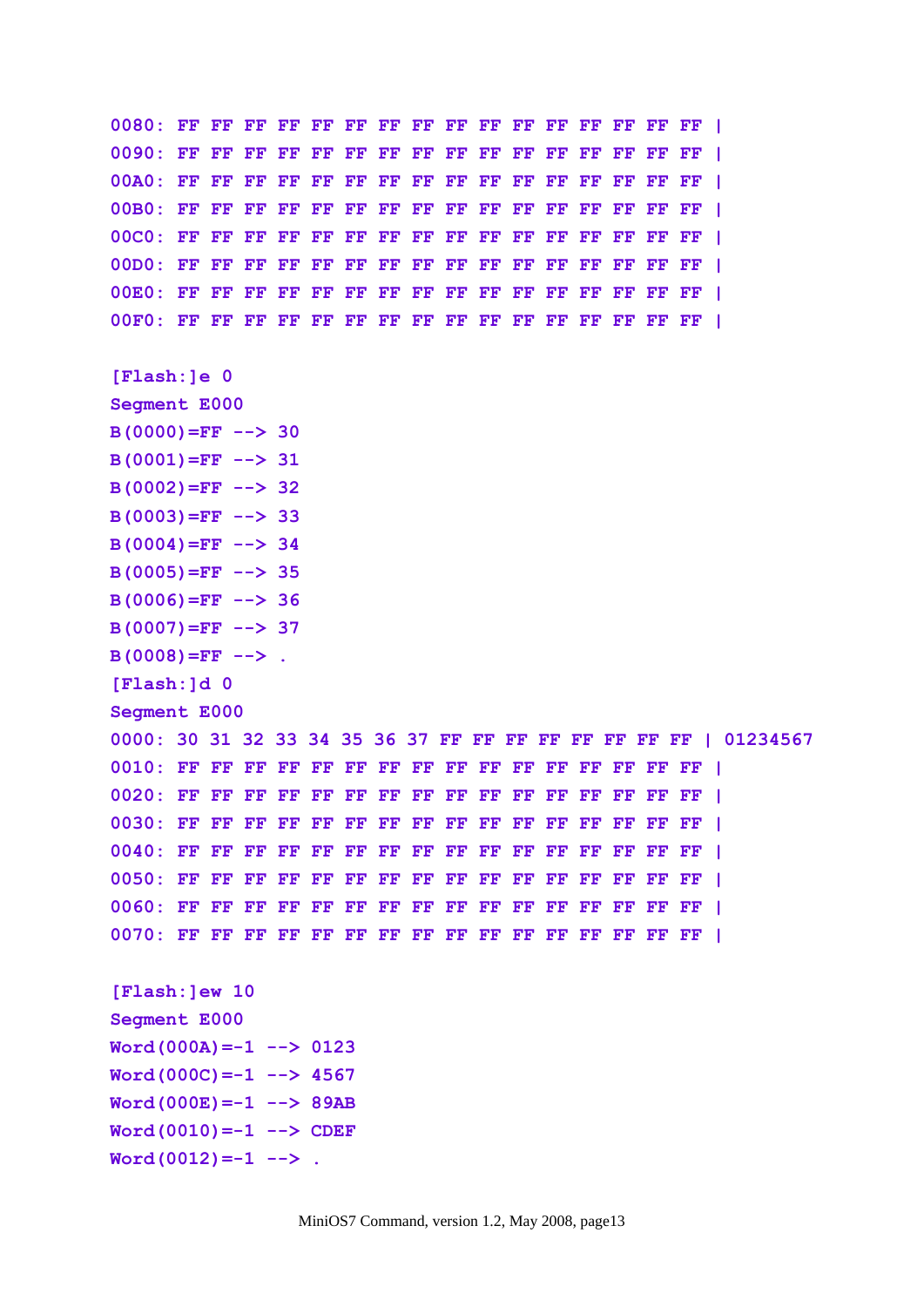**[Flash:]d 0 Segment E000 0000: 3130 3332 3534 3736 FFFF 0123 4567 89AB 0010: CDEF FFFF FFFF FFFF FFFF FFFF FFFF FFFF 0020: FFFF FFFF FFFF FFFF FFFF FFFF FFFF FFFF 0030: FFFF FFFF FFFF FFFF FFFF FFFF FFFF FFFF 0040: FFFF FFFF FFFF FFFF FFFF FFFF FFFF FFFF 0050: FFFF FFFF FFFF FFFF FFFF FFFF FFFF FFFF 0060: FFFF FFFF FFFF FFFF FFFF FFFF FFFF FFFF 0070: FFFF FFFF FFFF FFFF FFFF FFFF FFFF FFFF [Flash:]dl 0 Segment E000 0000: 33323130 37363534 0123FFFF 89AB4567 0010: FFFFCDEF FFFFFFFF FFFFFFFF FFFFFFFF 0020: FFFFFFFF FFFFFFFF FFFFFFFF FFFFFFFF 0030: FFFFFFFF FFFFFFFF FFFFFFFF FFFFFFFF 0040: FFFFFFFF FFFFFFFF FFFFFFFF FFFFFFFF 0050: FFFFFFFF FFFFFFFF FFFFFFFF FFFFFFFF 0060: FFFFFFFF FFFFFFFF FFFFFFFF FFFFFFFF 0070: FFFFFFFF FFFFFFFF FFFFFFFF FFFFFFFF** 

**[Flash:]exit** 

**i7188>** 

## **use com2**

#### **use com2 [/option]**

The valid values of option are given as follows:

a#--> Set the starting address of auto scan

b#--> Set baud rate.

c#--> Send command directly to COM.

d#--> set the data-bit, 7 or 8.

e#--> Set the ending address of auto scan.

p#--> Set the parity-bit. (0:NONE, 1: EVEN, 2:ODD)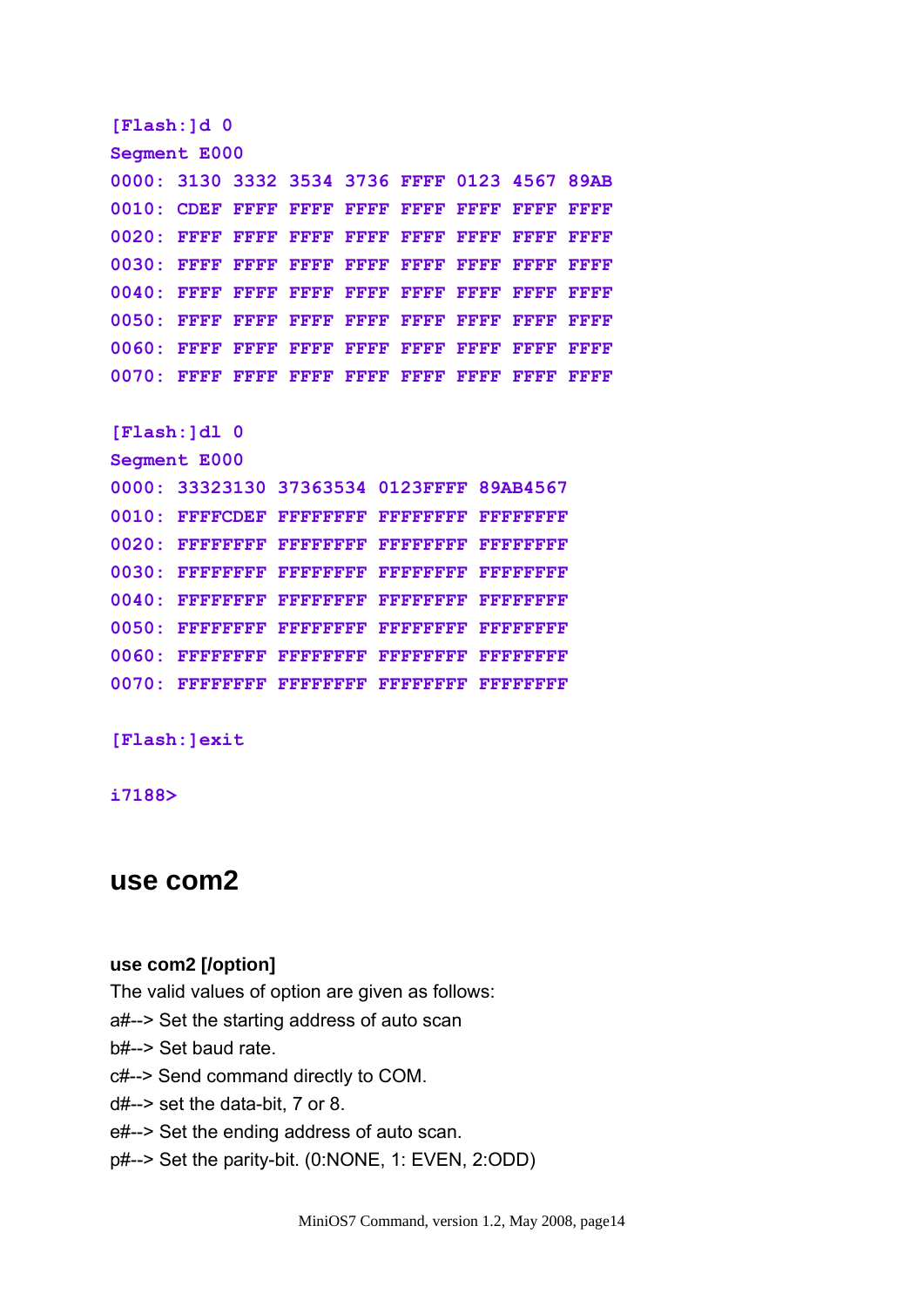q --> Auto quit after send command.

t#--> Set Timeout period(ms).

The valid commands after type **use com2** are given as following:

**/q**: quit

**/scan**: Auto scan i-7000 modules. (Default searching address is from 00 to FF)

**/s0**: Checksum OFF

**/s1**: Checksum ON

**/start** [address]: Set the starting-address of scan-function.

**/end** [address]: Set the ending-address of the scan-function

**/baud** [baudrate]: Change baud rate

**?????** : Directly send **????** to COM2. For example, **\$01M**,**\$012**

**/timeout** [timeout]: Set new timeout. Unit is ms.

Example1:

**"i7188>use com2 /b9600" or "i7188>use com2 /a1" or "i7188>use com2 /d7"** 

#### Example2:

```
i7188>use com2 
/? : show command help 
Current setting : baudrate=9600 --> timeout=4 ms 
StartAddr=0 EndAddr=10 
[COM2:]/baud 115200 
Change baudrate to 115200 
[COM2:]/start 0 
StartAddr=0(00) 
EndAddr=10(0A) 
[COM2:]/end 10 
StartAddr=0(00) 
EndAddr=10(0A) 
[COM2:]/scan 
Scan 01!017060{1ms} 
Scan 0A 
[COM2:]$01M 
Com2Echo]!017060{2ms} 
[COM2:]$012 
Com2Echo]!01400A01{2ms} 
[COM2:]$02M
```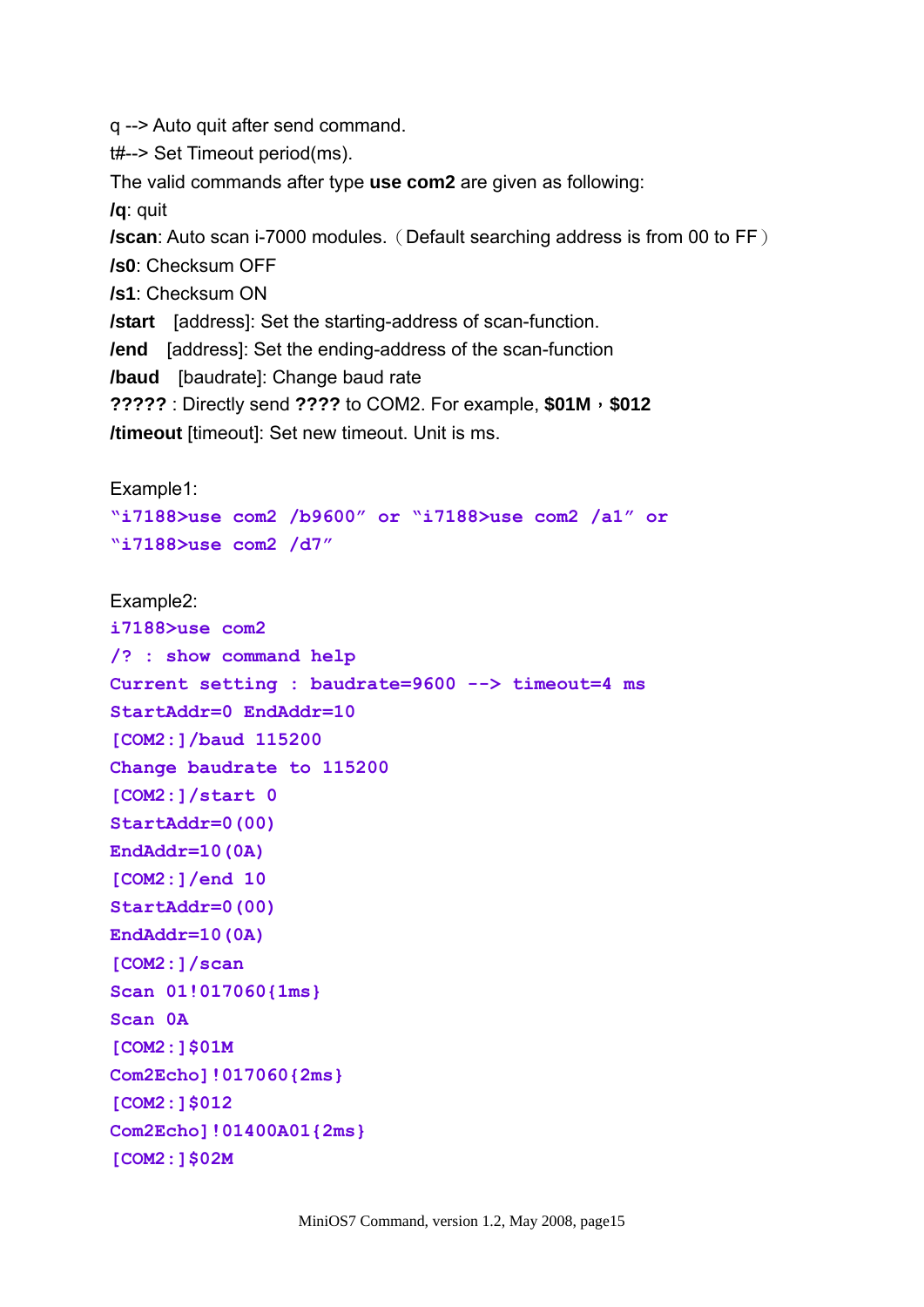```
Com2Echo]!!! Timeout !!! 
[COM2:]/q 
i7188>
```
## **load/dir**

Input **load** first and there will be a message to ask you to press **ALT\_E**. Then input **filename** & Enter to download this file into Flash-Memory. Now the command **"dir"** can show all information about this file.

```
Example1: 
i7188>dir 
( 0)echo485.exe 12/20/1999 15:49:38 12798(0x031FE) C000:001C-C321:000A 
( 1)echo485.exe 12/20/1999 15:49:38 12798(0x031FE) C321:0026-C643:0004 
( 2)echo485.exe 12/20/1999 15:49:38 12798(0x031FE) C643:0020-C964:000E 
Total File number is 3 Free space=158102 bytes 
i7188>load 
File will save to C964:000E 
StartAddr-->C000:964D 
Press ALT_E to download file! 
FileName:echo485.exe 
Size=12544 
Download 12798 Bytes OK. 
Transfer time is: 2.197802 seconds 
Test count=72309 
Back to Terminal mode 
i7188>dir 
  0)echo485.exe 12/20/1999 15:49:38 12798(0x031FE) C000:001C-C321:000A 
  1)echo485.exe 12/20/1999 15:49:38 12798(0x031FE) C321:0026-C643:0004 
  2)echo485.exe 12/20/1999 15:49:38 12798(0x031FE) C643:0020-C964:000E 
  3)echo485.exe 12/20/1999 15:49:38 12798(0x031FE) C964:002A-CC86:0008 
Total File number is 4 Free space=145276 bytes 
i7188>
```
#### **Example2:**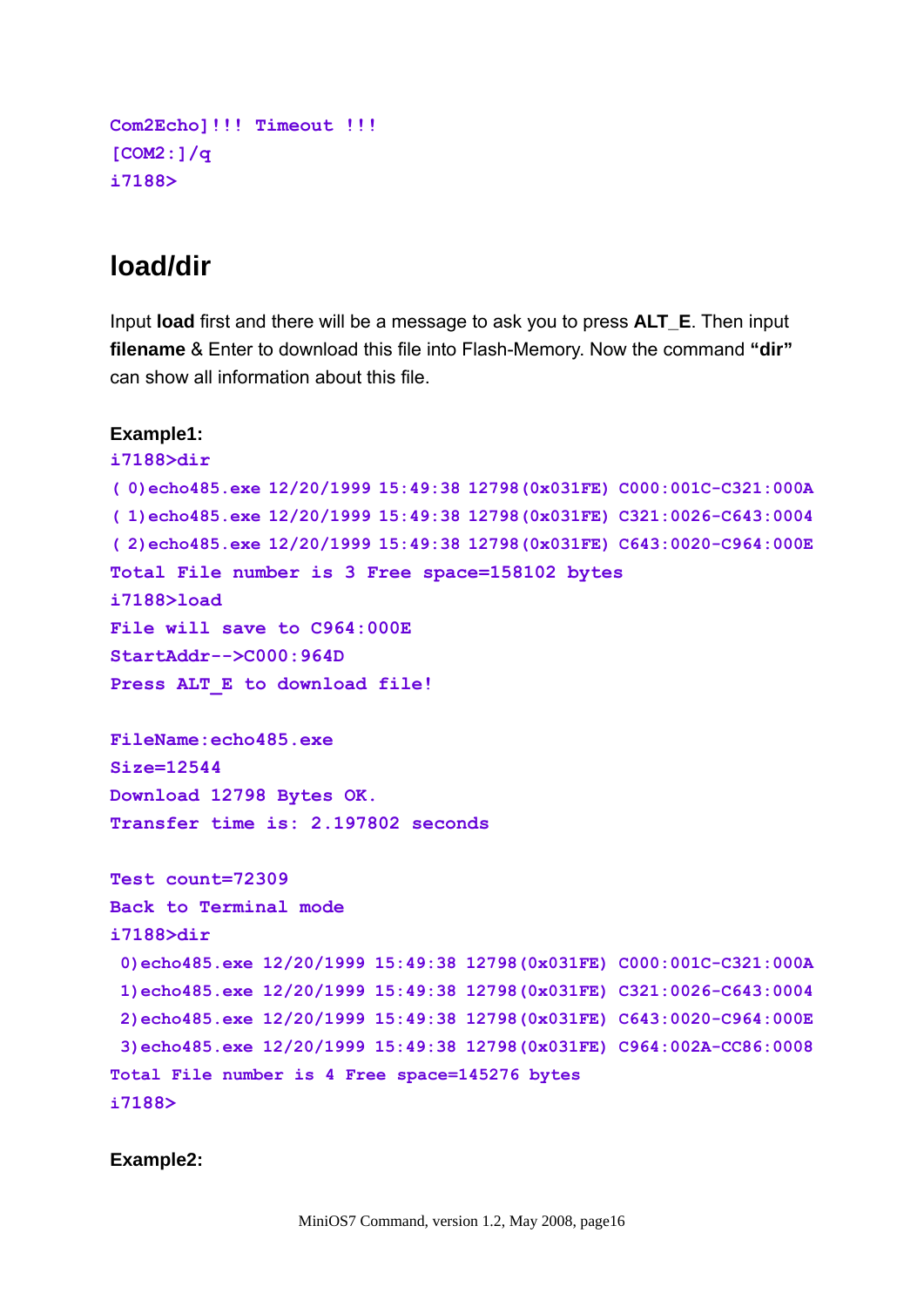```
i7188>dir 
  0)demo6.exe 12/18/1999 11:56:21 10670[029AE]C002:0000-C29C:000E 
  1)echo485.exe 02/23/2000 14:20:00 13088[03320]C29E:000E-C5D0:000E 
  2)echo485.exe 02/23/2000 14:20:00 13088[03320]C5D2:000E-C904:000E 
  3)echo485.exe 02/23/2000 14:20:00 13088[03320]C906:000E-CC38:000E 
  4)echo485.exe 02/23/2000 14:20:00 13088[03320]CC3A:000E-CF6C:000E 
Total File number is 5 Free space=133394 bytes
```

```
i7188>dir /crc
```

```
 0)demo6.exe 12/18/1999 11:56:21 10670[029AE]C002:0000-C29C:000E{CRC OK} 
  1)echo485.exe 02/23/2000 14:20:00 13088[03320]C29E:000E-C5D0:000E{CRC OK} 
 2)echo485.exe 02/23/2000 14:20:00 13088[03320]C5D2:000E-C904:000E{CRC OK} 
  3)echo485.exe 02/23/2000 14:20:00 13088[03320]C906:000E-CC38:000E{CRC OK} 
  4)echo485.exe 02/23/2000 14:20:00 13088[03320]CC3A:000E-CF6C:000E{CRC OK} 
Total File number is 5 Free space=133394 bytes
```

```
i7188>
```
## **loadr**

Command **"LOADR"** is used to download file to SRAM of MiniOS7 system.

- 1. After type command **"LOADR"**, MiniOS7 will show message to ask user press ALT\_E. After pressing ALT\_E, user must type the file name.
- 2. After the file is downloaded into the system. Using command dir will don't show the message of the information of this file because the file is saved on SRAM, not Flash.
- 3. If the file isn't downloaded successfully, please try use any of the following methods to download again:
	- I. Please use command **"reset"** to reset system and try again.
	- II. Use command **"baud"** for set to lower communication speed. For example 57600, then try again.
	- III. Press enter key some times to ensure no more other data in the input buffer of the system.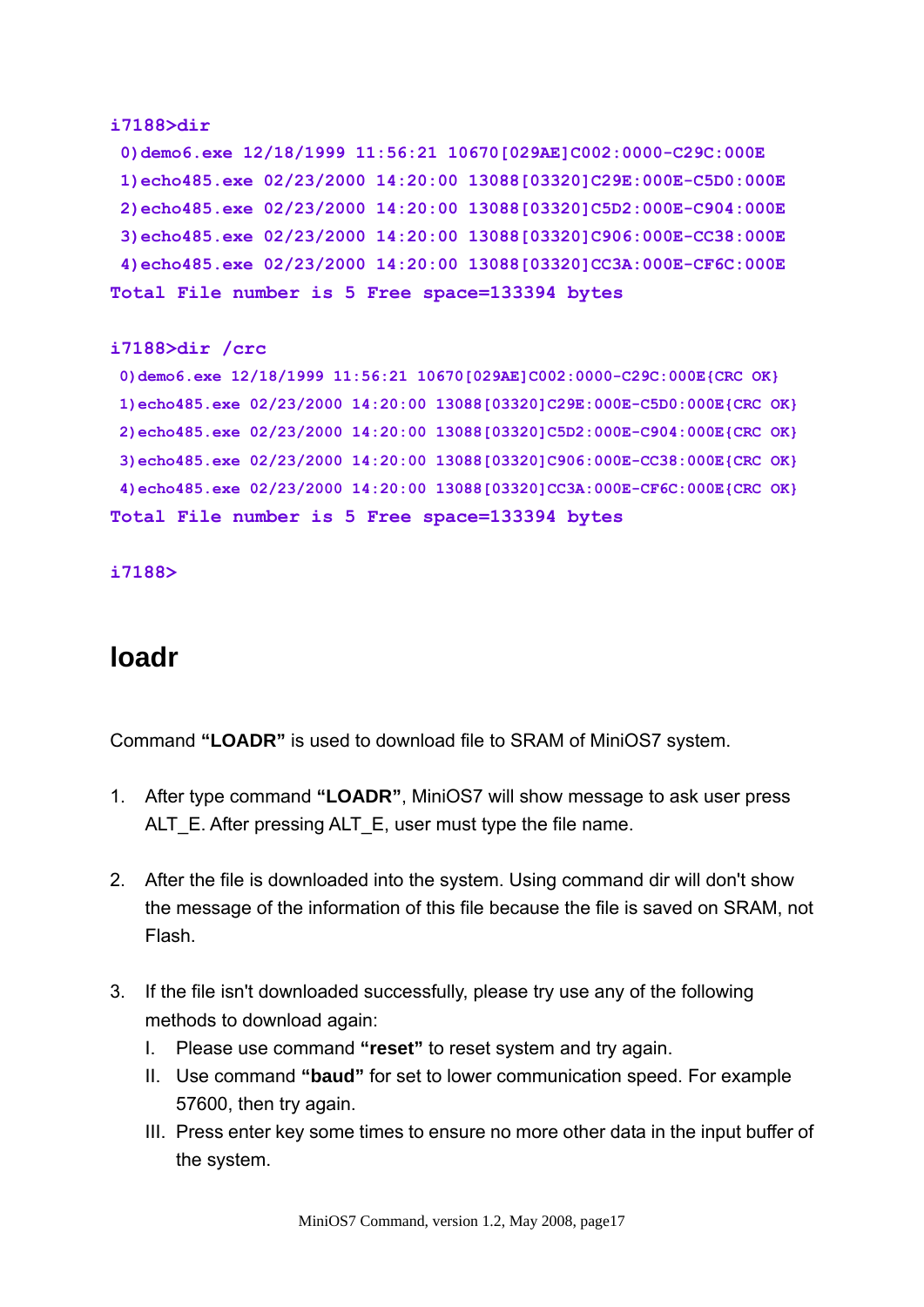- IV. Don't press ALT E too early, it must wait the screen show the message and then press ALT\_E.
- 4. The file had already been downloaded to SRAM. If the system is powered off or reset, the file will disappear. Besides, downloading another new file to the system, the old will be replaced by new because only one file can be downloaded to SRAM. If the size of the file is larger, it isn't executed on SRAM because the memory isn't enough.

5. Use command **"LOADR"** to download the file to SRAM. Only the command **"RUNR"** can execute this file.



Press the F2 to set the file for auto download process, then there are two choice:

(1) Press ALT+F10. It will auto download the file to SRAM. Type command **"runr"** to execute file.

|                                                                                           | <b>Step1: Press F2</b> |
|-------------------------------------------------------------------------------------------|------------------------|
| i7188>                                                                                    | Step2: Type file name  |
| Input filenametco.exe )<br>When Press PR/P7/F19 will auto download the f:1-               |                        |
| <b>TALT F10 LOADR</b><br>Press nurge to download file!<br>Load file:co.exe[crc=E42B,0000] | Step3: Press ALT_F10   |
| Send file info. total 32 blocks<br>Block 32                                               |                        |
| Transfer time is: 1.578000 seconds                                                        |                        |
|                                                                                           |                        |

(2) Press F10. It means the file will be downloaded and run automatically right away.